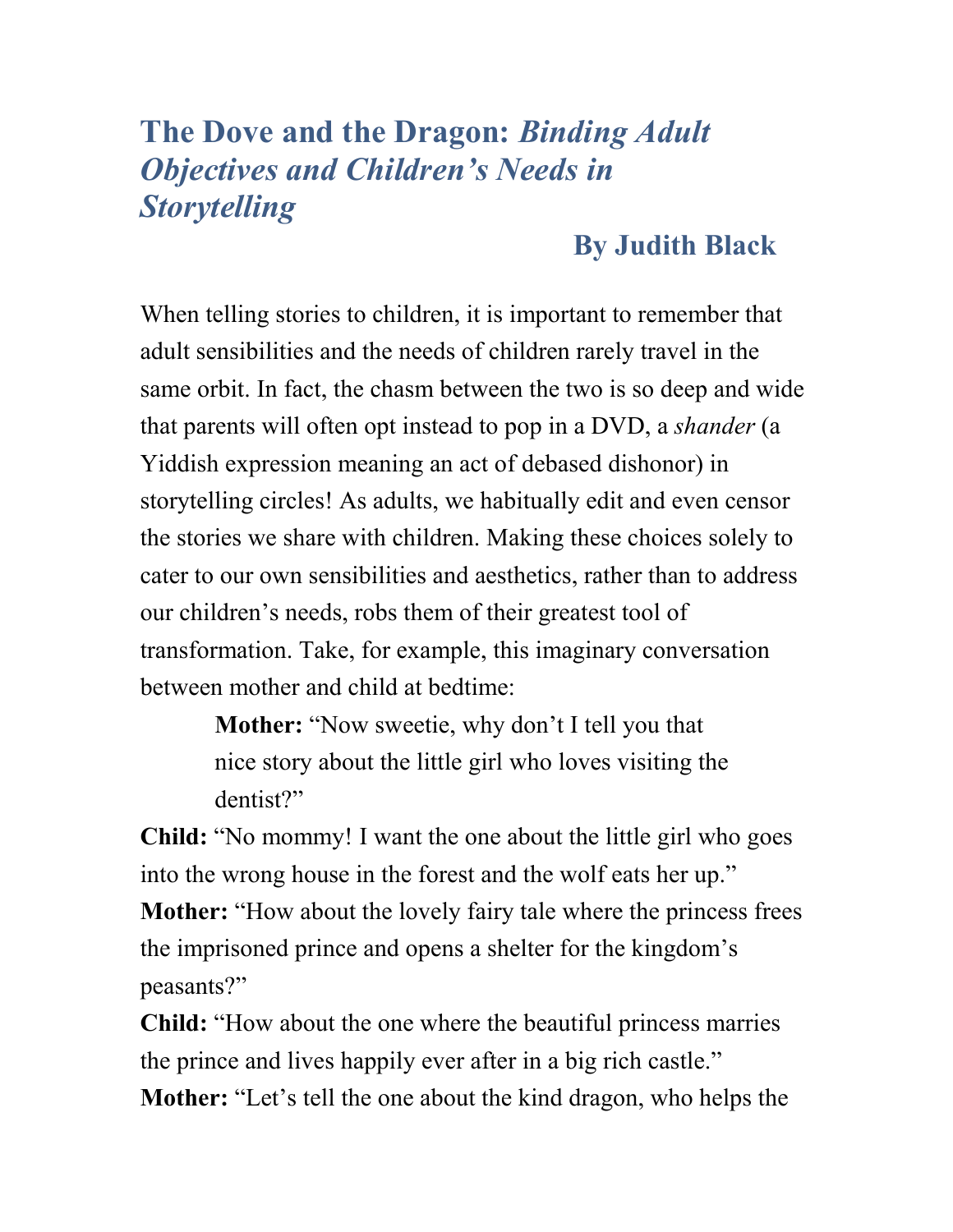villagers find water."

**Child:** "No, I want the one about the slimy green dragon who rips up all the people into itty bitty bits and gobbles them up."

The mother is looking to tell her child a sweet, gentle story about nice, pleasant things that happen in the real world. The child, however, is on a completely different page: one with dragons and danger and happily ever after. The mother suggests tales of kindness and social justice, while the child is asking for stories of actions and consequences. This article addresses and explores the following questions: Is there a difference between editing and censorship in storytelling? Why do we, as adults, make the choices we do for children? What is truly in the best interest of our young listeners? And finally, is it possible to bind adult sensibilities and the needs of a child in the same tale?

Before we can determine exactly how we should shape our stories to best serve the needs of our children, we must delineate the differences between editing and censorship. To edit is simply to prepare a story for sharing. All storytellers, parents, educators, and professionals edit their material: the editing process helps us to create a consistent, sharp work of art that represents who we are and what we care about. For instance, many of us have told the story of "The Three Billy Goats Gruff." If what you love about that particular tale is the trickster element in how the younger sibling handles a potentially dangerous situation, then that is what you will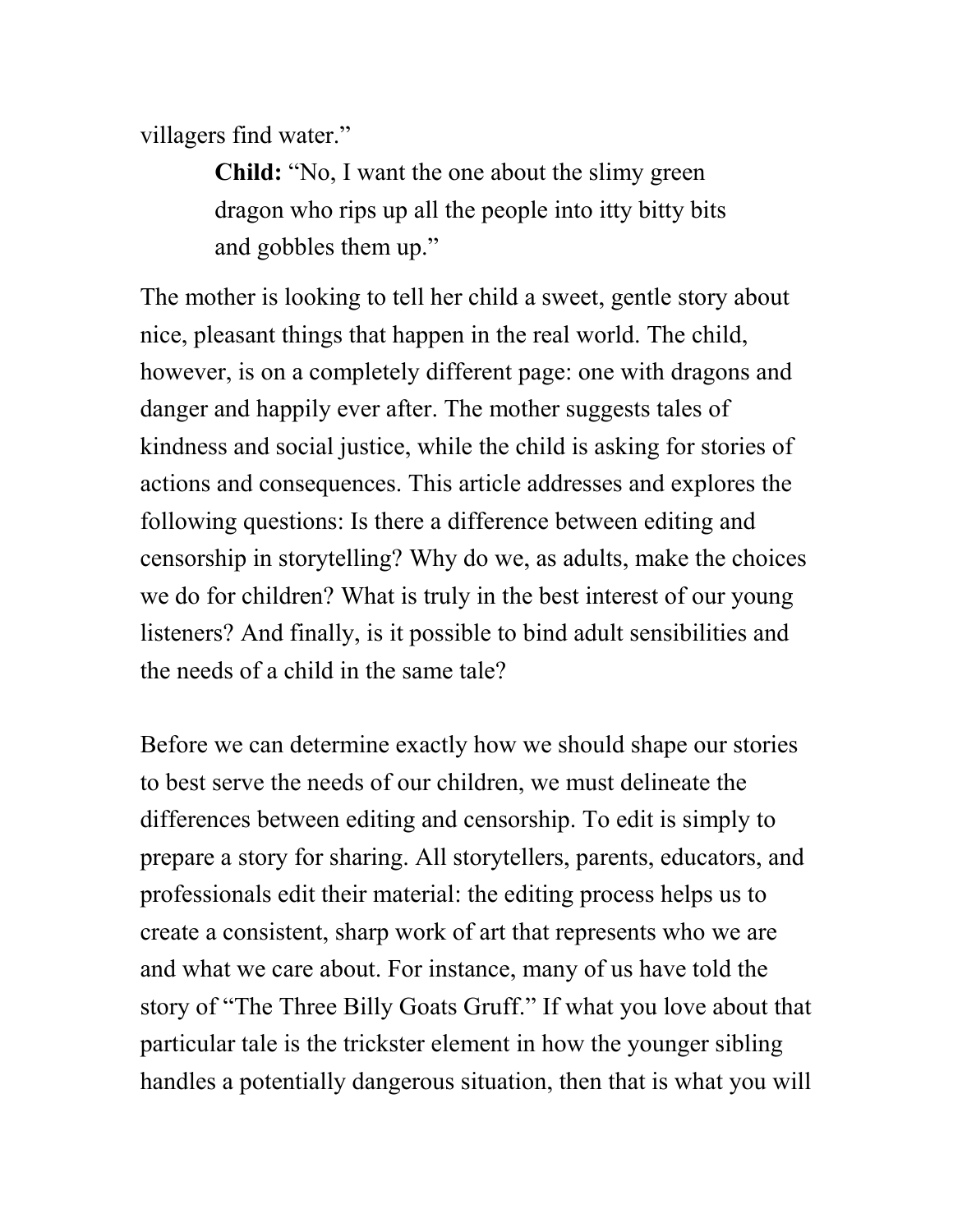emphasize (edit for) in your telling. If the physical power of the troll is what gets your heart going, that is what you will focus on. If the environmental plunder of the valley, and the goats' now present need to exploit yonder meadow for grass, is what speaks to you, you will edit to emphasize this point. If all details were equally explored and emphasized, a 5-minute story could turn into an epic the length of War and Peace, and neither the listeners nor the teller would be interested. Thusly, we as tellers edit for clarity and to bring home the message we was the listeners to care about.

To censor a story is to suppress its traditional details, themes, and characters. We usually do this with the intention of saving our children from discomfort, trauma or harm. The world that we inhabit as adults is full of inconsistencies, foibles, small servings of justice, and great spaces filled with darkness. As parents and educators, we want to protect children from the reality that we must juggle daily, and so we should. Children are not ready to understand the hard choices and realities that adults must deal with. Thus we censor stories that carry any harsh images, believing that we are protecting our children from them. You might feel that a troll beneath a bridge is too frightening an image for your child and therefore change it to a toll keeper. You believe that by making this change, you are sparing them from nightmares of frightening, lurking trolls. This might seem self evident, but: we are censoring their stories, not their reality. Do your children ever see the news on television? Do they hear you talking about devastation wrought from environmental degradation? Do they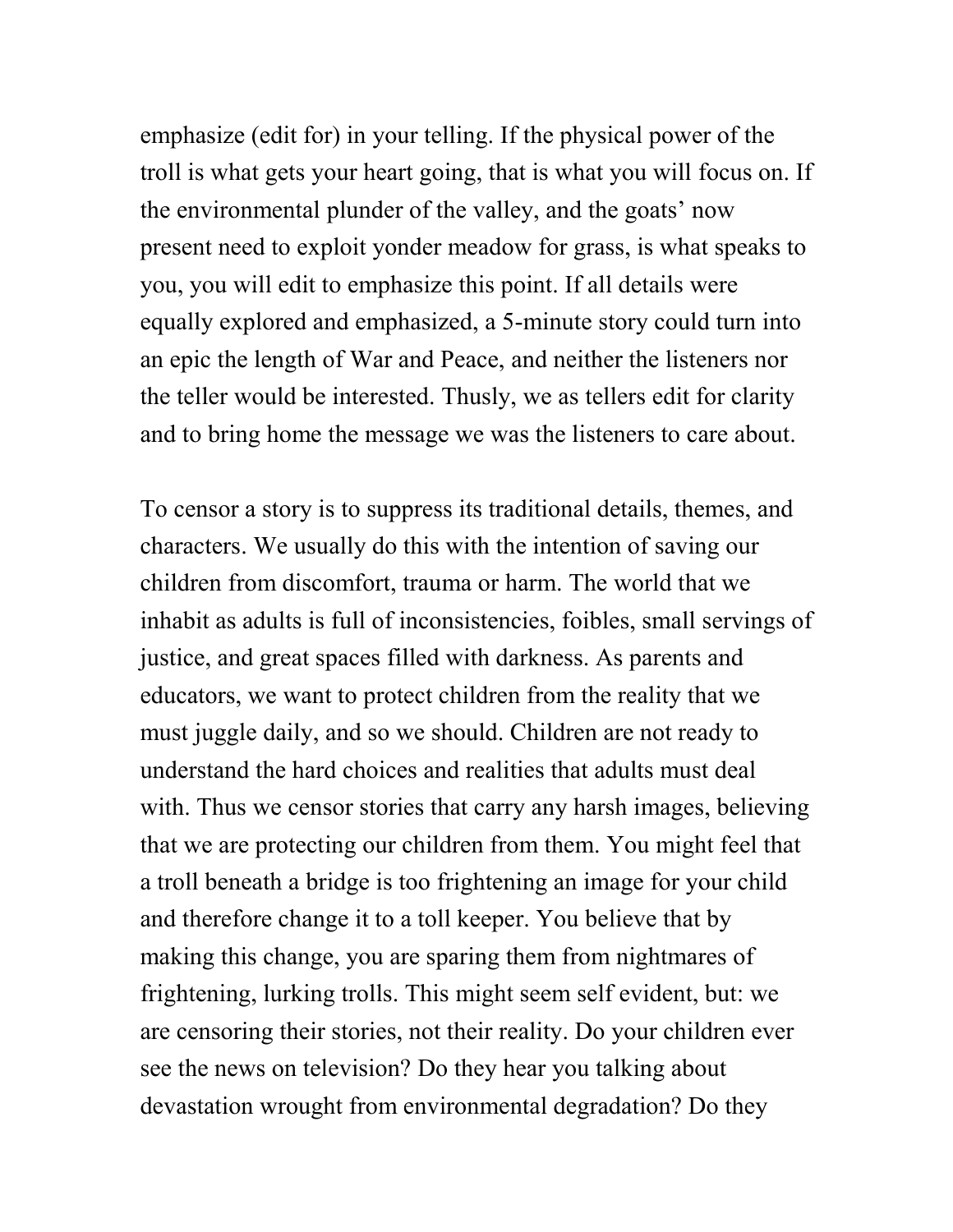hear you fight with other people they love? Do they experience inner turmoil originating in anything from starting school to coping with loss? We cannot censor the world our children live in, and yet we often feel a compulsion to sensor the stories they hear based on what we feel is appropriate [i].

Children, no matter how completely we try to protect them, will experience fears and dissonance that are the result of growing up. Their fears are as real to them as ours are to us. There will always be trolls, or some similar creature, in their world. If they don't live under the bridge, then they might appear under their beds, in the closet when the lights go out, or in a dank cloakroom at day care. Taking the troll out of the story will not make its presence disappear from their lives. Indeed, if a parent or educator wants to support a child in resolving a problem, denying its existence is the path to failure. You can't take anyone anywhere unless you begin leading away from where they are. Will your arachnophobia stop because I tell you a story about George the friendly tarantula? Doubtful. A story about someone you can identify with, who is terrified of spiders, and finds a way to conquer that fear will be much more effective. The ancient fairy and folk tales have resonated throughout human history because they accept the reality of the child's fear or his developmental dissonance and create a blueprint to conquer them safely. This blueprint begins with a child, just like the child in question, innocent and willing, who is thrust into an untenable and often life-threatening situation. The story then models ways to survive and even thrive throughout the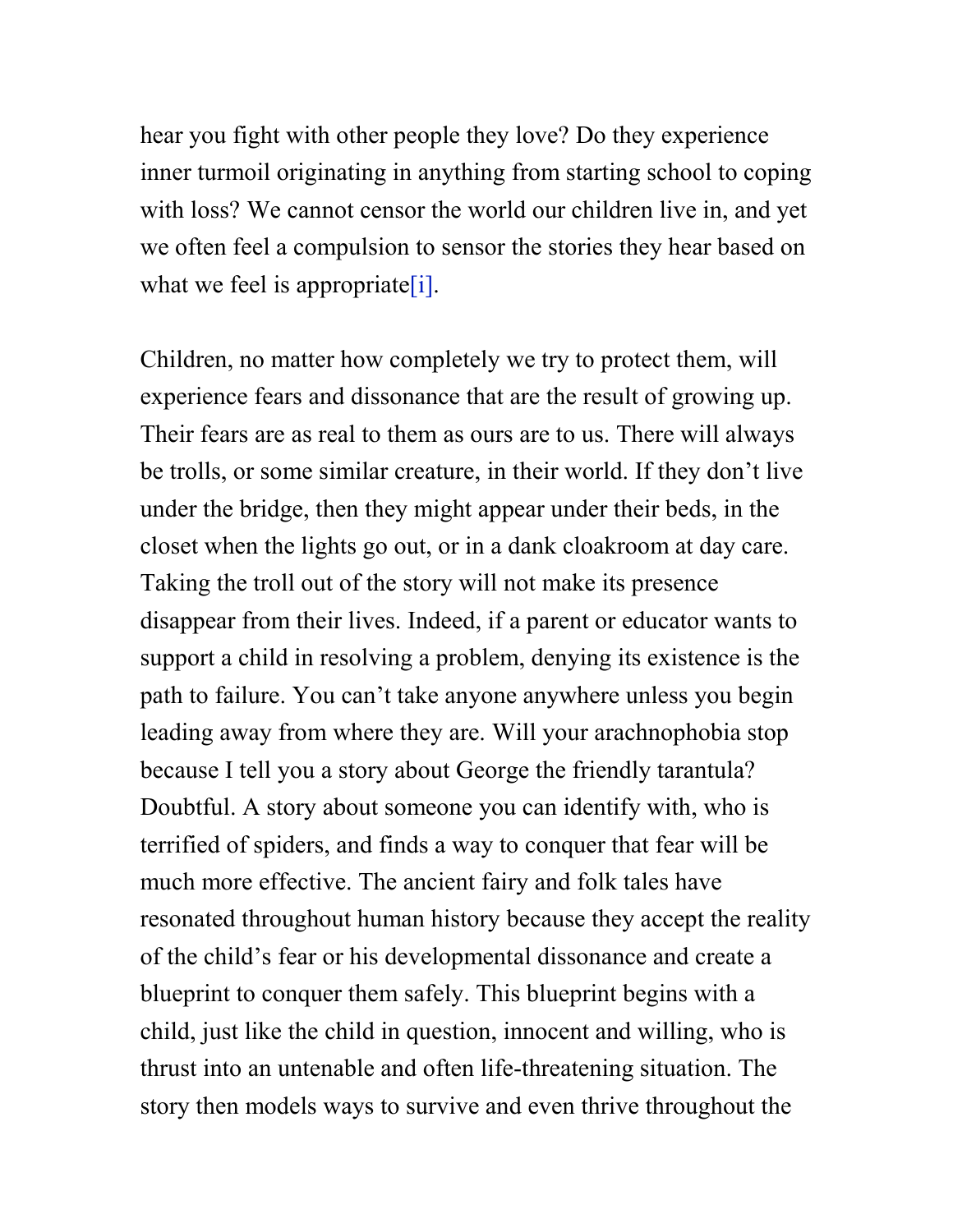journey, which mirrors the child's own capabilities. Through the stories, children learn usable, authentic strategies for addressing their own problems.

As a parent or teacher, you have most likely stood at the door of the preschool or day care center during the first few days of the year and witnessed this scene: the 4-year-old is wrapped firmly around their parent or caretakers leg and screaming:

**Child:** I don't want to go in there. No! No! No! **Parent:** Honey, it's a very nice place. Really, they have good toys and playdough and…

**Child:** *(screaming elevates)* No! No! No! Monsters! I'm not going!

**Teacher:** (Crouching low to look lovingly into the child's face) We are so happy you are here. Joey and Sally want you to join them in the block corner…

Child: No! No!! No!!! *(now gripping with nails)*

**Mother:** Honey, I'll be back to get you at noon, on the button. I promise. I'll be right back here…

The truth of the matter is that mommy will be back, but she's going to leave little Margaret here again tomorrow, and the next day, and the day after that, and Margaret is scared. This place looks manageable enough to an adult's eye, but to a 3-, 4-, or 5 year old it looks large, unforgiving, chaotic, and frightening. On top of all that, the person who protects and loves them is leaving them there all alone! Of course they are frightened; some of them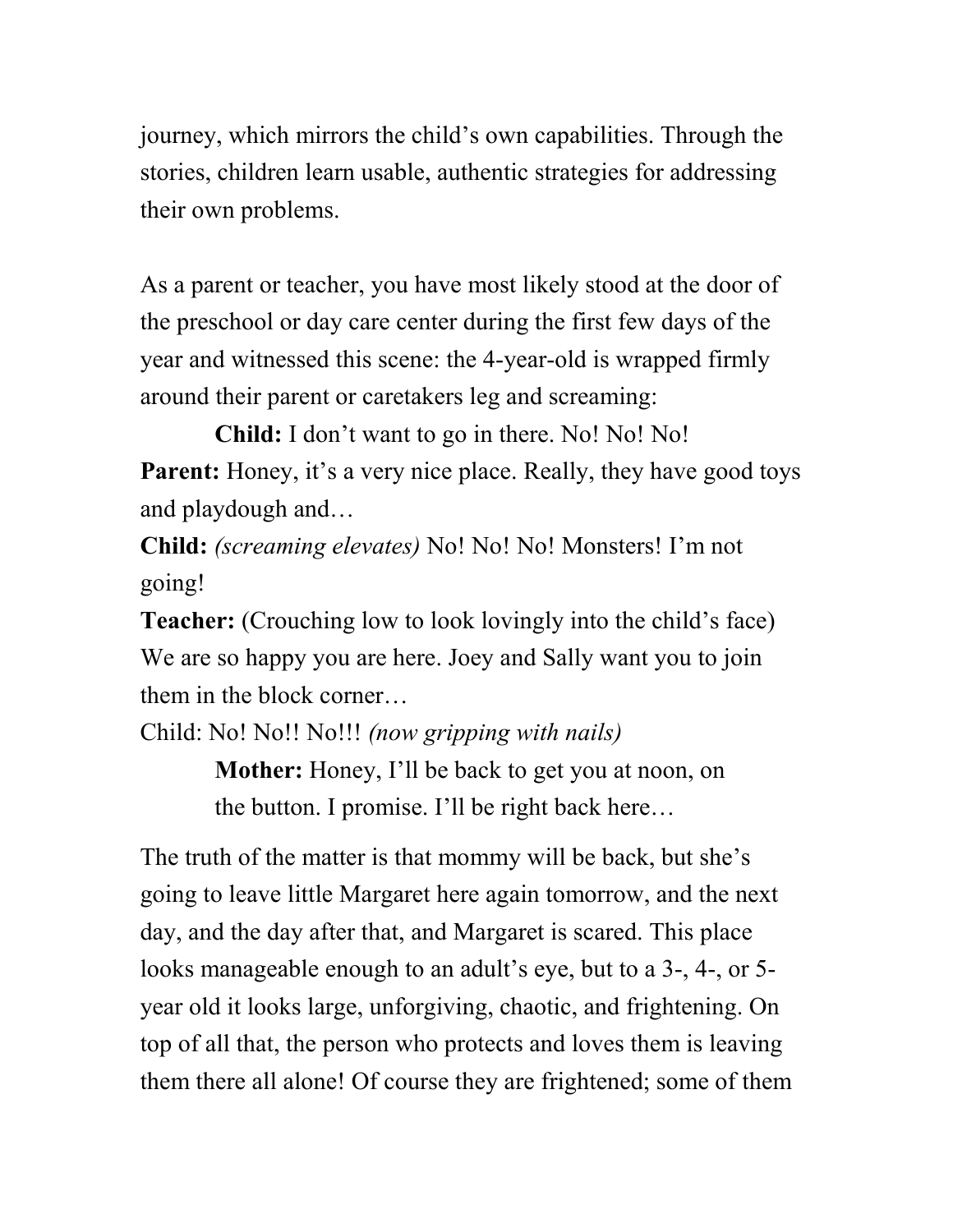even fear being abandoned. (The more chaotic the home environment, the more weighted this possibility.)

Recall George the friendly tarantula and think about how you feel when your fears are not addressed in an honest way. "Oh honey, this is a great place. You'll love it." The child in question probably will love it, eventually, but at this moment they are fearful and anxious. What if something bad happens to them while they are in there? What if mommy forgets to come and pick them up? What if a child is cruel to them, or they get hungry, or they don't know how to ask about the bathroom, etc…? There are a million worries that may be running through their heads and hearts on these first days of separation. What might best help them?

> 1. *"Oh sweetie, now stop that. You're going to have a great time."* Denying their fears, which for them are very real, will not help them

2. *"Oh honey, you're just suffering from abandonment anxiety. Once you experience my reappearance 6 or 7 times and are reassured, you will feel better."* Literalizing the fear, which is amorphous in the child's experience, will not help, and instead will often exacerbate the problem.

What you can give this child to successfully ease their anxiety is a story about a child just their age who is not enrolled in a tasteful childcare center or preschool, but left by a truly heartless parent in a witch-infested wood. Their every fear is acknowledged, taken seriously, blown up on the big screen of story, and played out in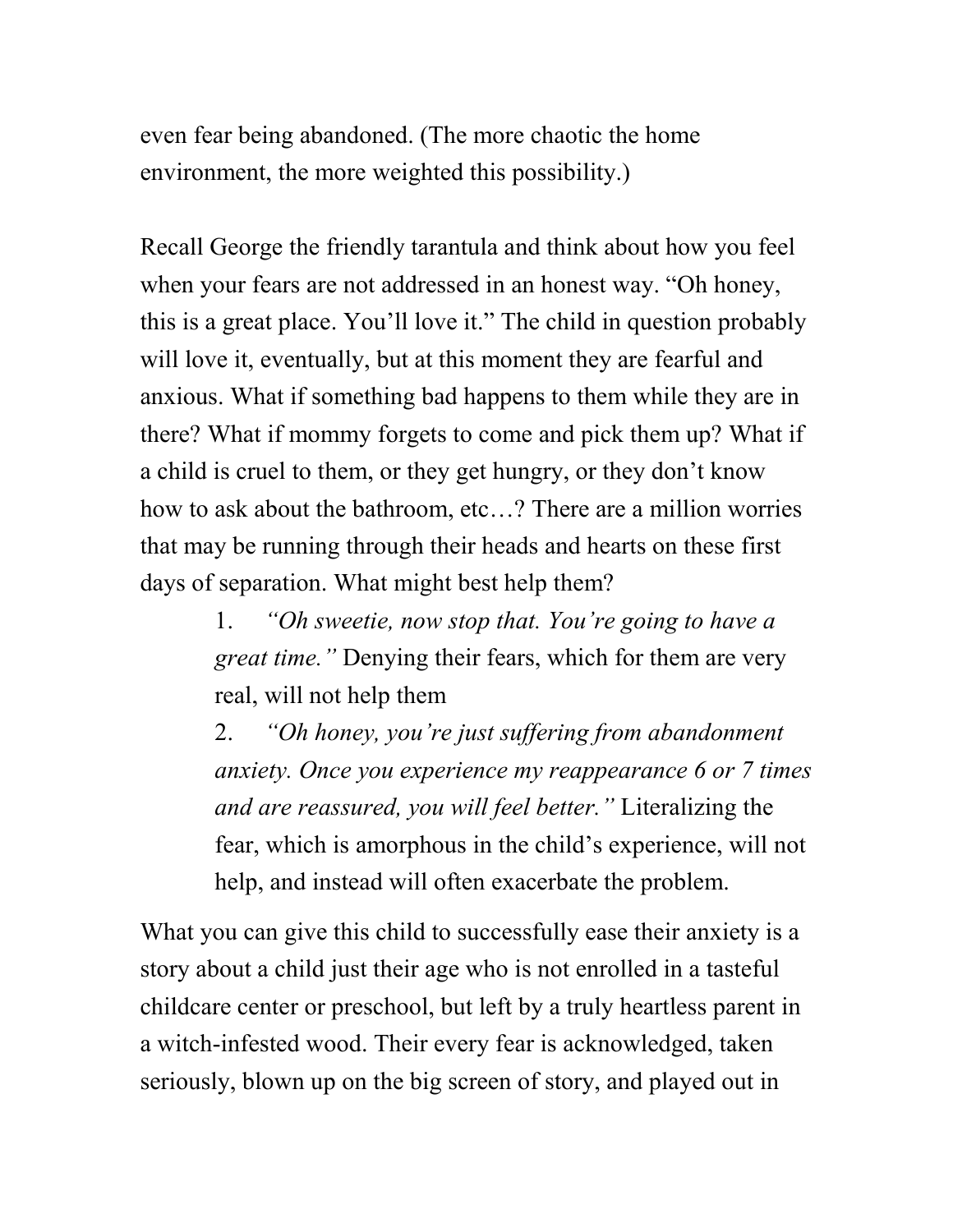full, leaving them with a role model for survival.

How will your child adapt to this new setting? The same way Hansel and Gretel survived and thrived throughout their ordeal. Adult sensibilities would have us soften this tale so that the stepmother doesn't press her husband into abandoning the children in the woods, but accidentally losing them. The witch wouldn't actually eat children, but press them into some unpleasant labor, and the witch would not be tossed into the oven by Gretel, but sent to a rehabilitation center. Adult sensibilities are for adult stories. These are all kind and humane choices, but they are not what the child needs. The ancient tales accept the reality of children's feelings, amplify them through imagery, and offer pathways for resolution that every child can ascend to. The stepmother, the woods, and the witch are all honest incarnations of their fears, which can be overcome: this brother and sister duo use their wits and their ability to create connection/relationship not only to survive and vanquish the witch, but also to find their way back to a safe and loving home. Far from denying the child their fears, you are acknowledging them and offering a canvas, upon which they can explore, embrace, and master those fears. Doesn't this better equip the child for thriving in this new setting than "mommy will be back at noon."?

Children want stories that acknowledge and help them play out fears, anxieties, insecurities, or to nurture fantasies. Stories that do not take people from where they are cannot lead them to any other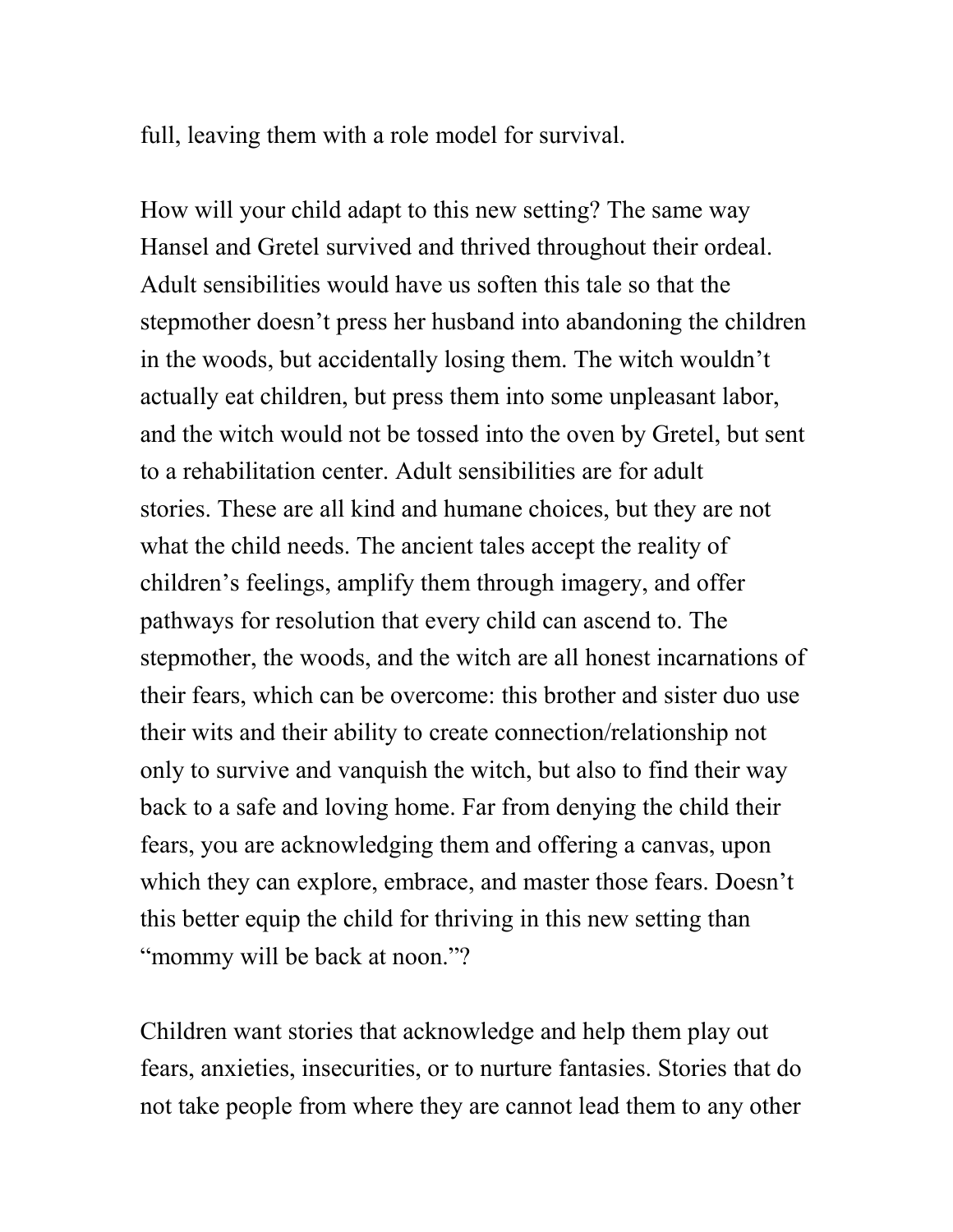place. A number of years ago I wrote a story for a little boy in my nursery school class. His mother would come to pick him up each day with the new baby sister cradled in one arm and the other filled with baby accoutrements. His mother would ritually crow: "Hi Gabie! Come and kiss your baby sister." Gabe would obediently sidle over, kiss the baby, and promptly bang the next child he saw on the top of the head. "I don't know what's gotten into him," the mother would exclaim apologetically. After a few years of experience teaching older siblings, I had a good idea, and created the story "Dumb Baby" for my little friend. The story, about a mom, a big brother, and a new baby sister, begins:

> "Hi, my names Jamil and I am this many *(holds up 5 fingers)* years old. I like sunny days, and ice cream that stays on the cone and my pet stuffed mouse Frederick. I don't like rainy days, ice cream that falls off the cone, and I'll tell you guys a secret. I don't like my dumb baby sister. When I get real, real mad at her I sing this song:

> > Dumb little baby Dumb, dumb, dumb Doesn't know know her finger From her bum!"

Jamil goes on to tell about how he's woken every morning by the baby's cries, and how he now has to do everything for himself because his mother is so busy with the infant. We see him getting dressed, proudly mismatching socks, maneuvering his head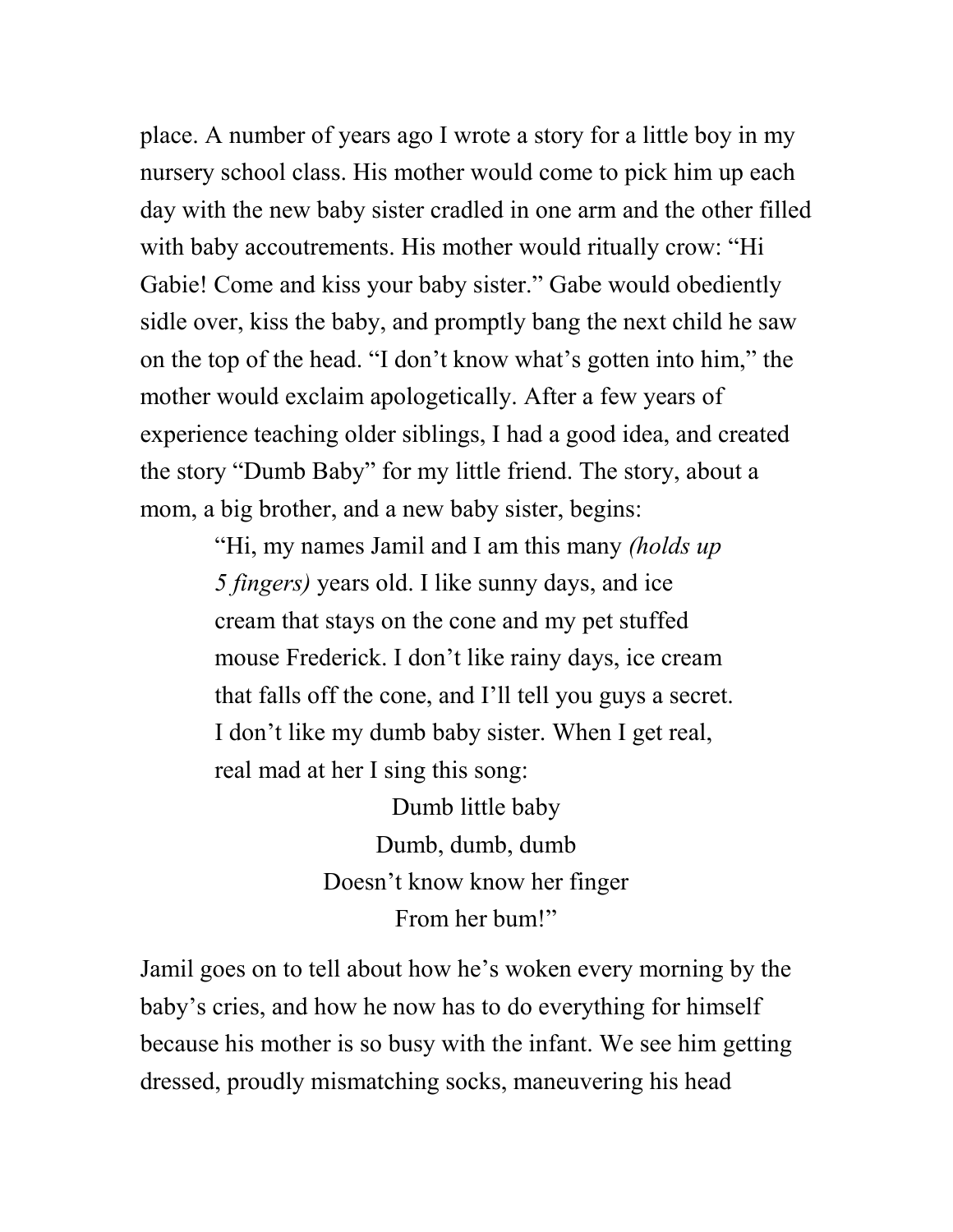through turtlenecks, and tricking his OshKosh overall straps into clicking into place. We feel his anger and sadness as his mother feeds the baby, ignoring his attempts to get her attention. He's left to fend for himself, making his own breakfast. We experience his pride as he masters tasks he never had to negotiate prior to the birth of the 'dumb baby,' and finally we see the mother acknowledge his new skills and ally him as a helper in caring for and raising his baby sister. The story is enormously popular with young children because it takes them from where they are (feeling rejected and angry), and leads them carefully to where they can be (identifying with the parenting role).

Many years ago I was banned by the Western Suburban Arts Council of Greater Boston from performing at 124 schools because of this story. The reviewer said that the language, "bum" to be specific, was inappropriate and foul, and that the story was simply not nice. "Nice" is not a feeling this child was having, and judging from this parent's full review of the story, the child's authentic emotion was not something she wanted to touch with a ten foot pole. Alas, you can't lead anyone to sunshine unless you meet them in the rain where they stand. Adult sensibilities too often negate children's emotional needs.

Children yearn for justice. My son would come home, not just from elementary school, but middle school as well, incensed by a teacher's inconsistent handling of management issues: "Mom, she said that if you yell out before she calls on you that you lose a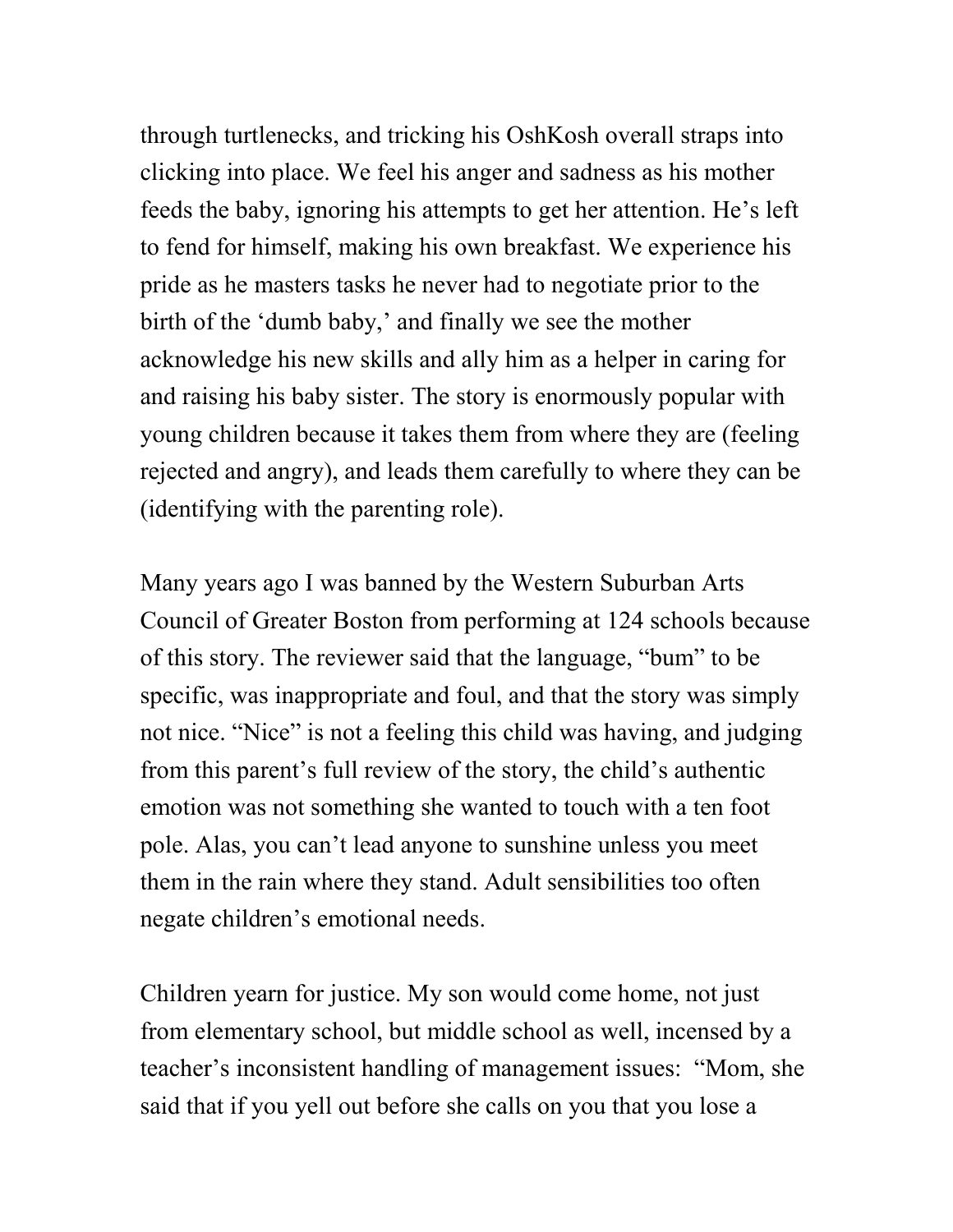point. That is unless you are her pet, Melissa!" Any of us who have been preschool or elementary teachers have experienced this. If a child disobeys the rules of the classroom, especially those designed by their peers, do you think their classmates would:

> A. Offer a mild reprimand and encouragement the malcontent to try harder next time

B. Add a little minus next to their name on the class chart as a symbol of wrongdoing

C. Offer to model and coach them in good team behavior

D. Pin this child to the wall

If you guessed 'D" then you've worked with young children. It may appear that they do not experience compassion, but this is not the case. Rather, before there is room to exercise this human trait they need to know they are safely ensconced in a world of justice. Perpetrators must be punished and the doers of good deeds are always rewarded. While adult sensibilities favor flexibility, young children need to know that the world is a morally ordered place before venturing out for subtler shades of justice. Children like an ordered universe that resonates with 'fairness' as they know it. If you disobey the rules, you pay the price. The longer we function in the world, the broader our experience and the more we stretch and accommodate. In order to grow in this way, children need to be supplied with a strong moral base.

In the hundreds of versions of "Little Red Riding Hood" that stem from as many lands, Little Red (or her cultural counterpart) and her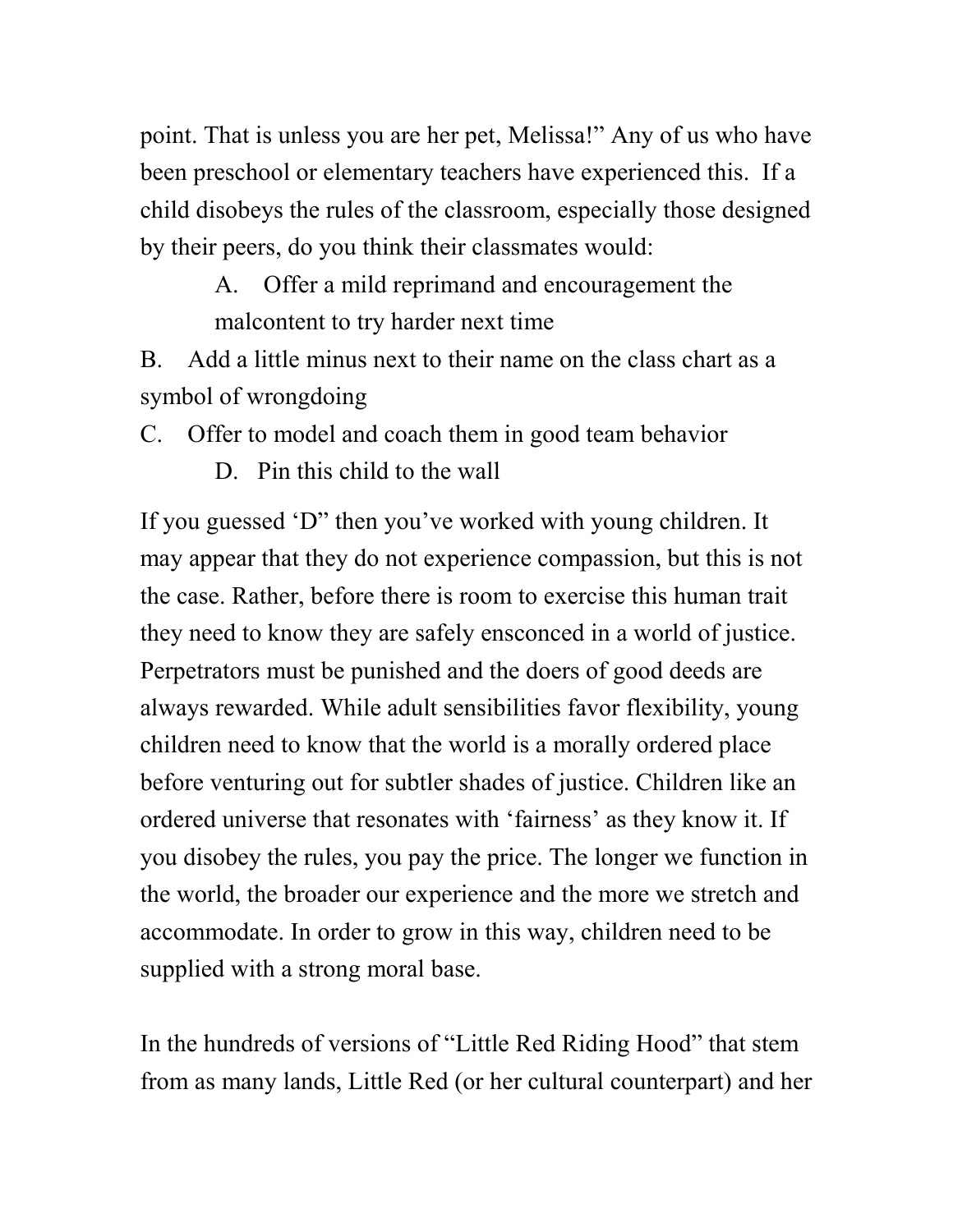beloved grandmother are eaten by Mr. Wolf. They did not deserve to die and thus they made their way out of that nasty belly, but they were eaten nonetheless. When we decide that this image is too frightening for a child we censor it, creating a gentler, kinder version of the tale in which the child and her grandmother simply hide from the wolf. Have we made this change for the child or for the adult? It is the sophisticated adult sensibility that prefers mercy to justice. Indeed, adults abhor what we perceive to be senseless violence. To the child, however, this story proves simple justice. Little Red did not listen to her mother's warning and she suffered the very fate she had been warned of. That child got a dose of justice. As they age, they will begin to understand gradations and special situations that call for flexibility. When young, they want to see evil punished and good vindicated. It is these ancient tales that let them know all is right in the world and the punishment will fit the crime.

It is in this constancy of crime and punishment, good behavior and reward, which separates story from television programming. Old Wile E. Coyote can get infinitely blown up, chopped up, buried, and dropped off cliffs by the Road Runner and yet, he always comes back for more. That is gratuitous violence. On the other side of the scale, a great deal of modern children's programming has had all of the violence of childhood edited out in an attempt to pacify the ranks of parents who do not believe that their little ones should be exposed to any negative behavior whatsoever. The everpopular 'Arthur' series is a fine example of contemporary middle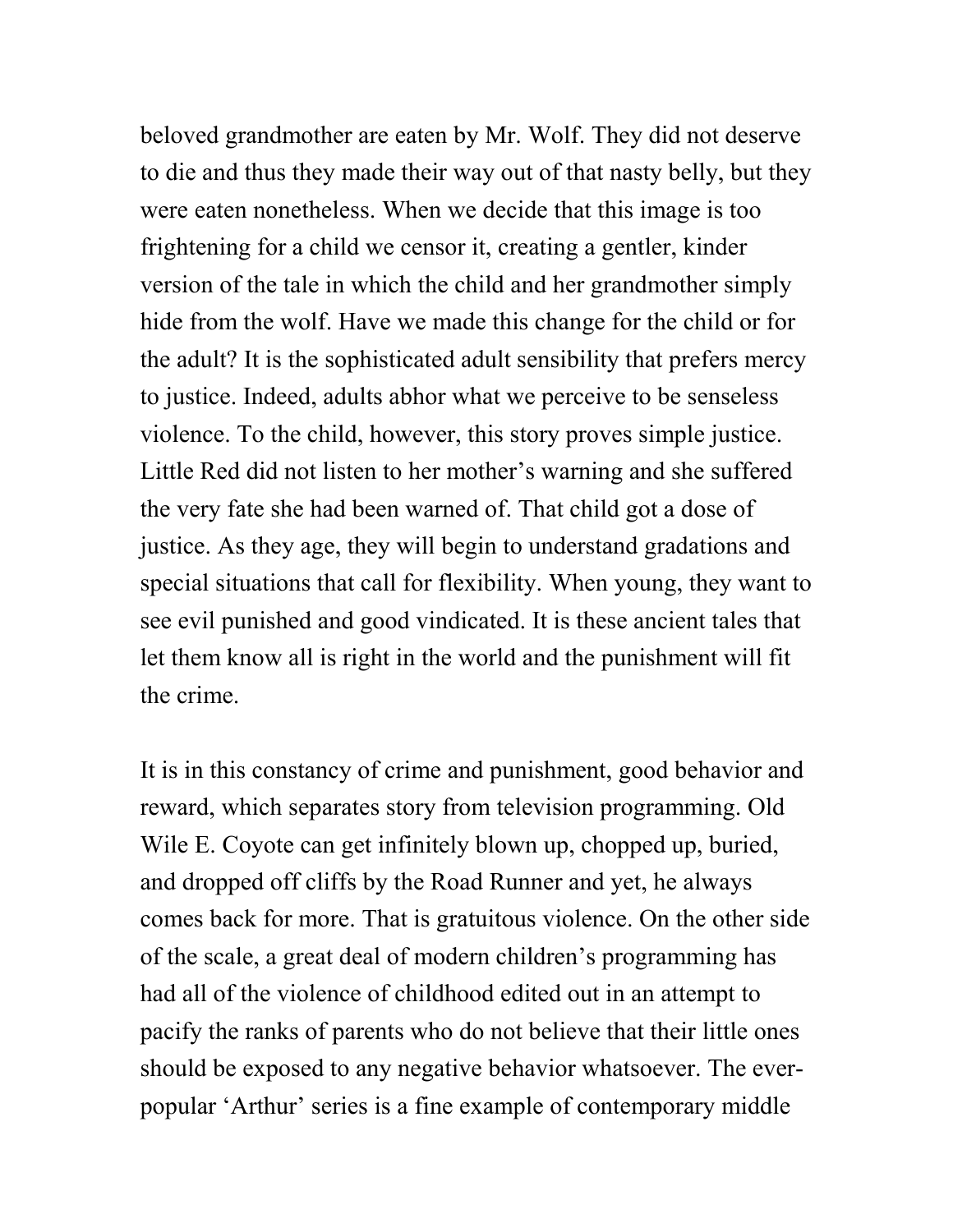class mush: tales of lovable characters who all manage to learn important lessons about things like sharing, manners, and kindness by the end of the episode.

Arthur and friends can easily hold the attention of young children, and are generally approved of by adults. Their themes are noble and well executed. There is only one important question you might choose to ask: have your children improved morally after hearing these stories? (Are they more willing to share? Do they listen better? Are they kinder to one another?) If the answer is "no," or more politely, "not really," or "I'm not quite sure, but they like them," then it is time to evaluate if your 'good taste' or middle class sensibilities are a substitute for your children's more primal needs. Arthur is sweet and entertaining, but does he have the power to transform your children's lives? We can remain in the realm of Arthur, or parent-proofed fairy and folk tales, and no harm will be done. However, these stories do not hold the power to move a child from a place of anxiety to one where they feel safe, empowered and loved. This potential can only be mined if you meet the child at their current emotional level, rather than where you'd like them to be.

In the old stories, Cinderella's stepmother had one eye pecked out by birds on her way to the girl's wedding, and the other similarly dealt with on the return visit. She could not perceive the beauty of her stepdaughter and thus did not deserve to use her eyes. Snow White's mother, so enamored by her own beauty and jealous of her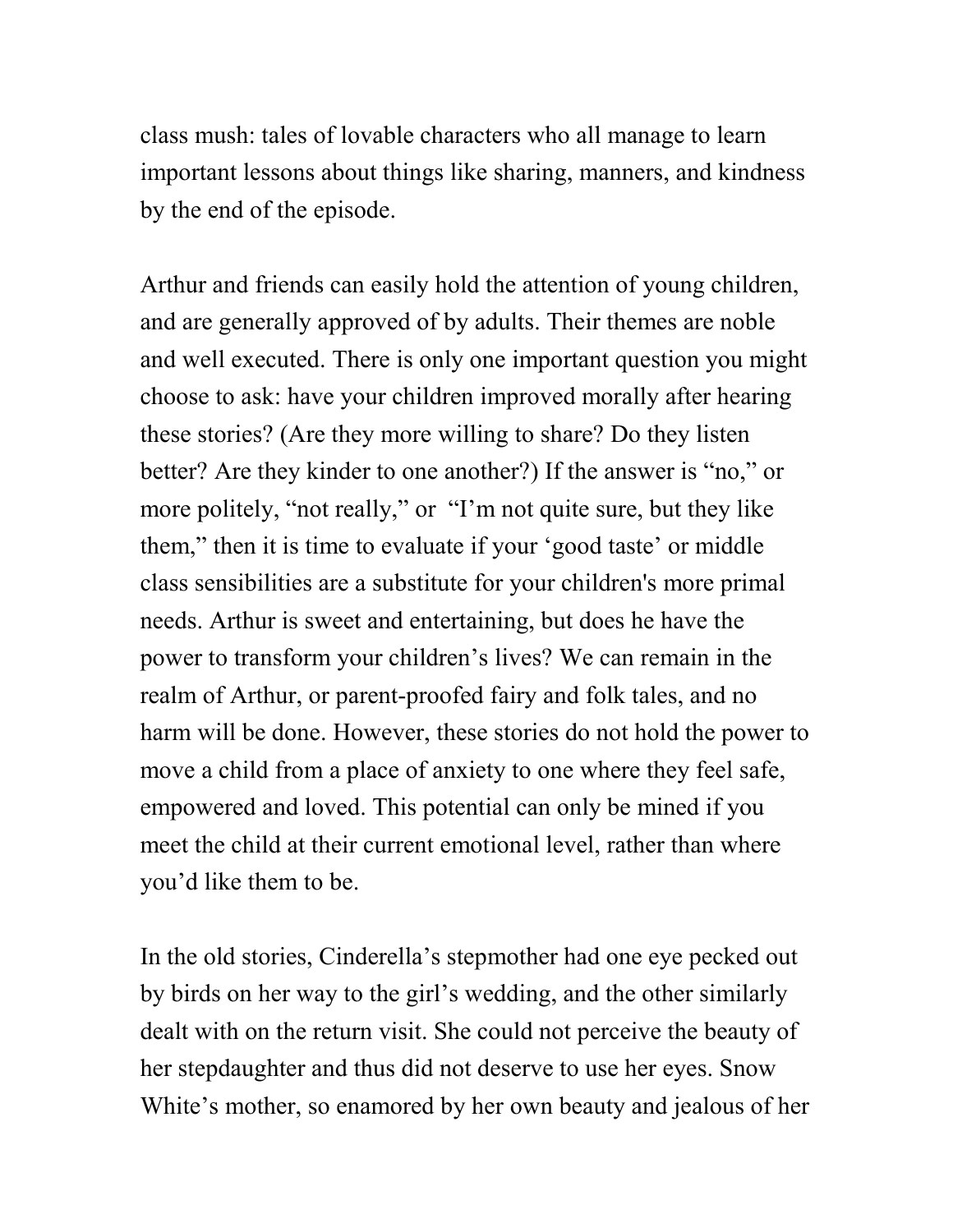daughter's, was forced to dance herself to death in beautiful redhot slippers. She lived by vanity and so she died by it. Baba Yaga, the famous Russian witch, ultimately helps the good and punishes the wicked with unique miseries that quite suit their bad temperaments. An impatient, greedy girl who does not follow instructions gets tricked by the steps she skipped. A stepparent who hoards the warmth of fire is ultimately consumed by it. Unlike our world, in fairy tales, the punishment fits the crime, leaving children with a sense of justice fulfilled.

Adult sensibilities, in their desire to not offend anyone and to make all material accessible, have diluted story content from a spicy fricassee to a cream of wheat mush. From the trading of words like 'death' to 'passing on' and softening of an evil action's results, they have created a road map of behavioral expectations that draws children in a circle rather than to an elevated plane. Their sanitized folklore and fairy tales leave Little Red Riding Hood undigested, evil brothers with all their limbs intact, and conniving stepmothers with in-law apartments in the castle. They leave us with a world that has no hard and fast moral order because mature adults usually prefer the mercy of Shakespeare's Portia to the Old Testament's blazing justice. This is a perfectly legitimate preference for adult stories, but if we want to move children towards this moral plane we must begin our journey at their level. The consciousness of a child is fraught with all the demons that can be conjured from the life of a small and powerless being struggling to gain experience, love, and affirmation in this big world.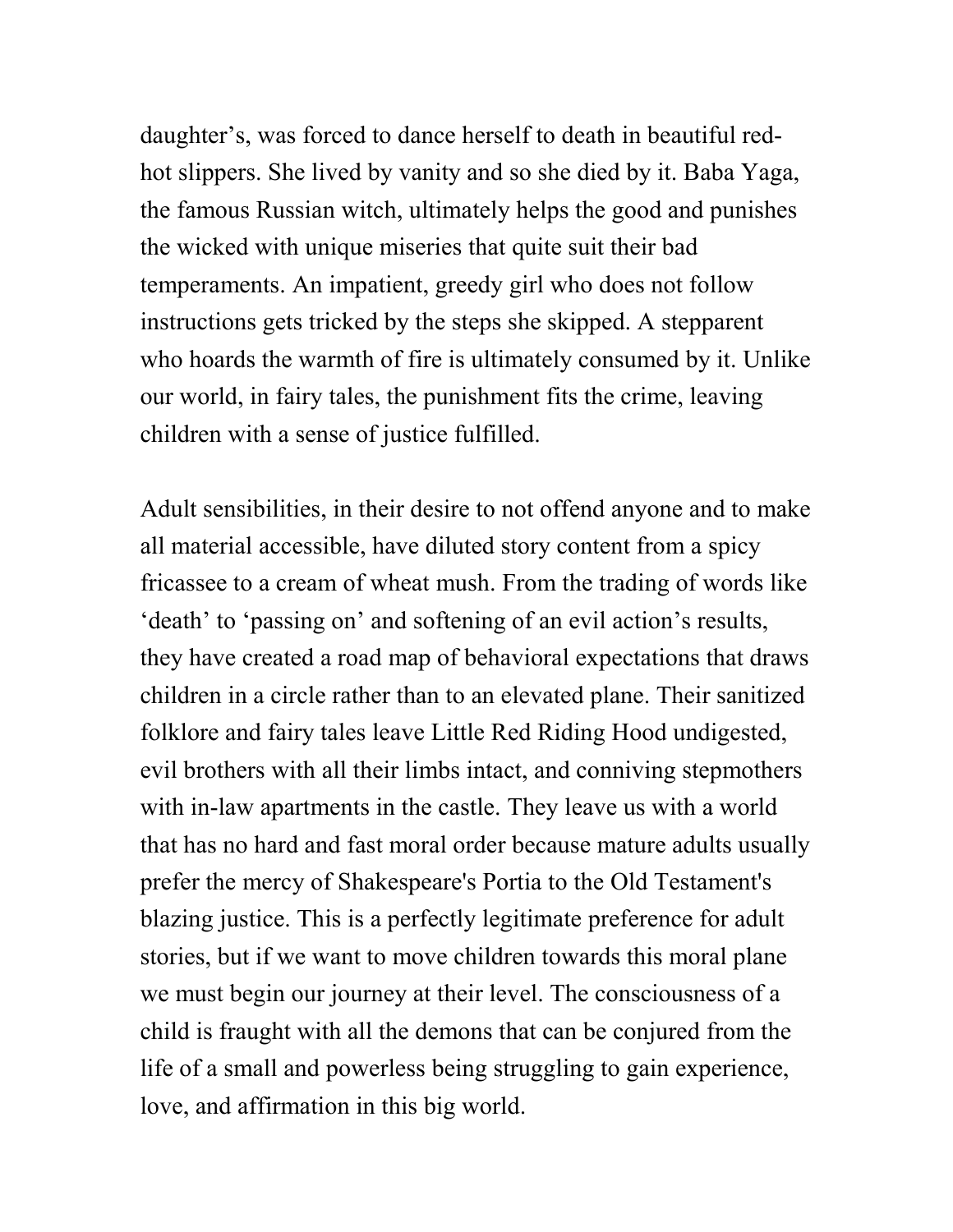Can we create a happy medium where stories will not violate adult sensibilities and still address children's deep needs? This is where the broad and excellent library of children's stories and parenting and teaching skills come to the fore. If fairy tales address a child's internal world, then we are called upon to find other tales to model interpersonal and social skills, and still others to teach important curricular topics. Hansel and Gretel might help them through their fears, but a story about Andi, the friendly policewoman who always helps lost children find their way home, is a perfect balance for modeling other contemporary strategies. Folk tales, such as Stone Soup, teach about community and cooperation. The Berenstain Bears find logical, contemporary ways to solve contemporary problems. By partnering the ancient with the contemporary you can balance your personal, contemporary sensibilities with the deeper needs of children. As a parent or educator, keep your eye and ear on a child you feel is vulnerable, and know that as the teller of any of these ancient tales, you have the power and obligation to gently shape them to best fit the needs of the children before you. If a child is deeply afraid of being abandoned or lost in the lost in the woods, Hansel and Gretel is a perfect story for helping them address their strengths and to overcome that fear. If, on the other hand, a child is so vulnerable that he begins to shake and cry when the pair has only just begun their journey, then he won't be able to hear the rest of the story. When you see this, ease up on the details that are affecting him, allowing him to be engaged in the story. It is the great joy of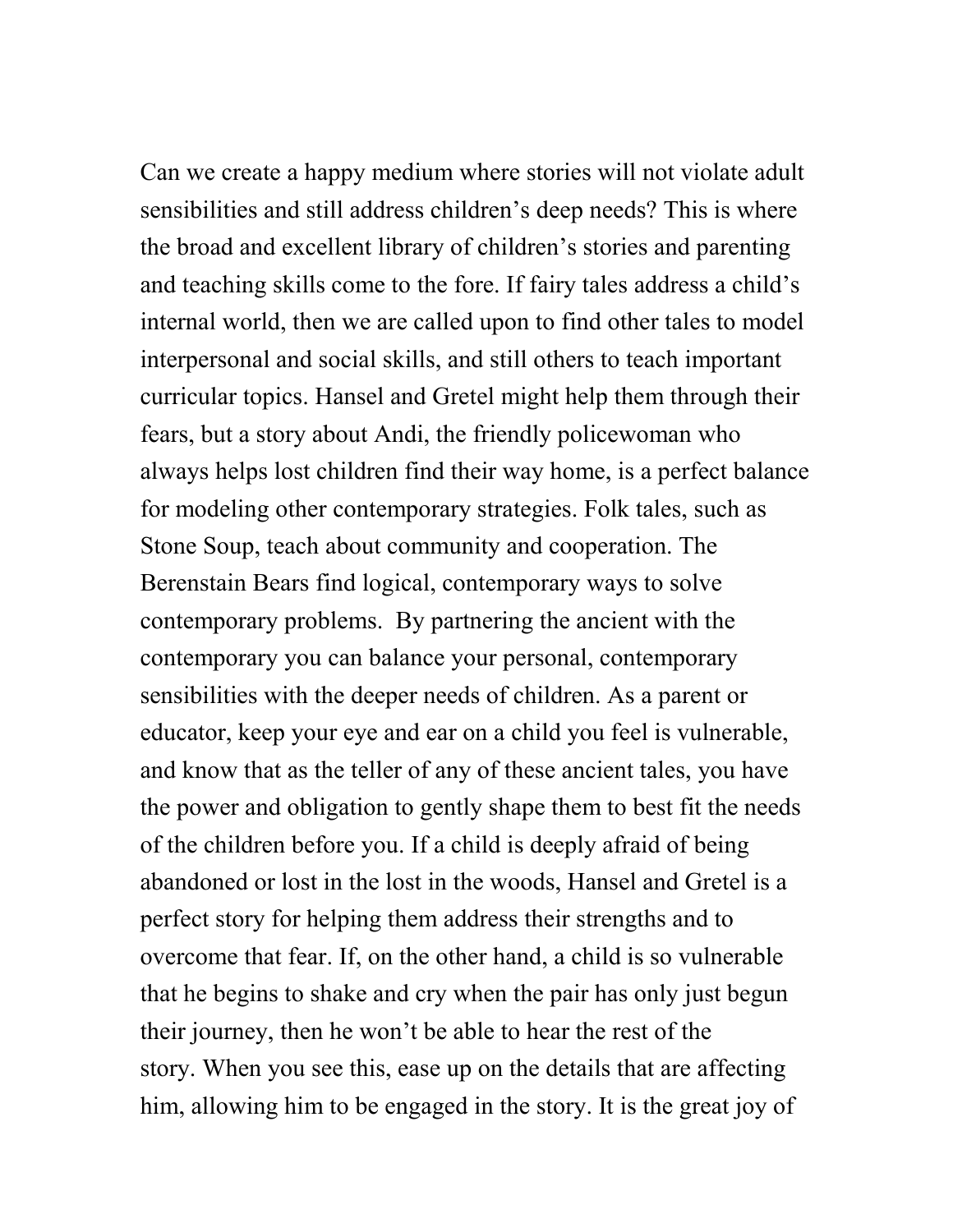this art form that it remains a folk art: the folk can shape and reshape with each telling, molding it to best speak to individual audiences.

Most folklore and fairy tales (because they emerge from the human psyche in its attempt to both understand itself and its world) have motifs that resonate throughout world cultures. These tales echo one another though their general plot structures and characters, while representing the culture that bore them and offering wonderful, insightful details about those cultures. If you don't feel comfortable with the way one story deals with a character or action, you can usually find another version that offers a different slant. As an authentic member of the folk, you can make changes that will better address your listeners. Children need their issues acknowledged and played out on the big screen of 'story.' From fear of abandonment to Oedipal jealousy, the ancient tales accept the legitimacy of these issues; they create a scenario based on their reality and work through them towards a conclusion that leaves the young person identifying with a hero or heroine who has slain their particular emotional dragon. And when you tell these kinds of tales, you will notice how deeply attached a child can become to certain stories. They will ask for them again and again until one day when you offer the tale, they will look at you querulously and say: "Nah, I don't want to hear that old story any more." Whatever issue it was helping them with has been resolved and the tool is no longer needed; this is a storyteller's greatest victory.